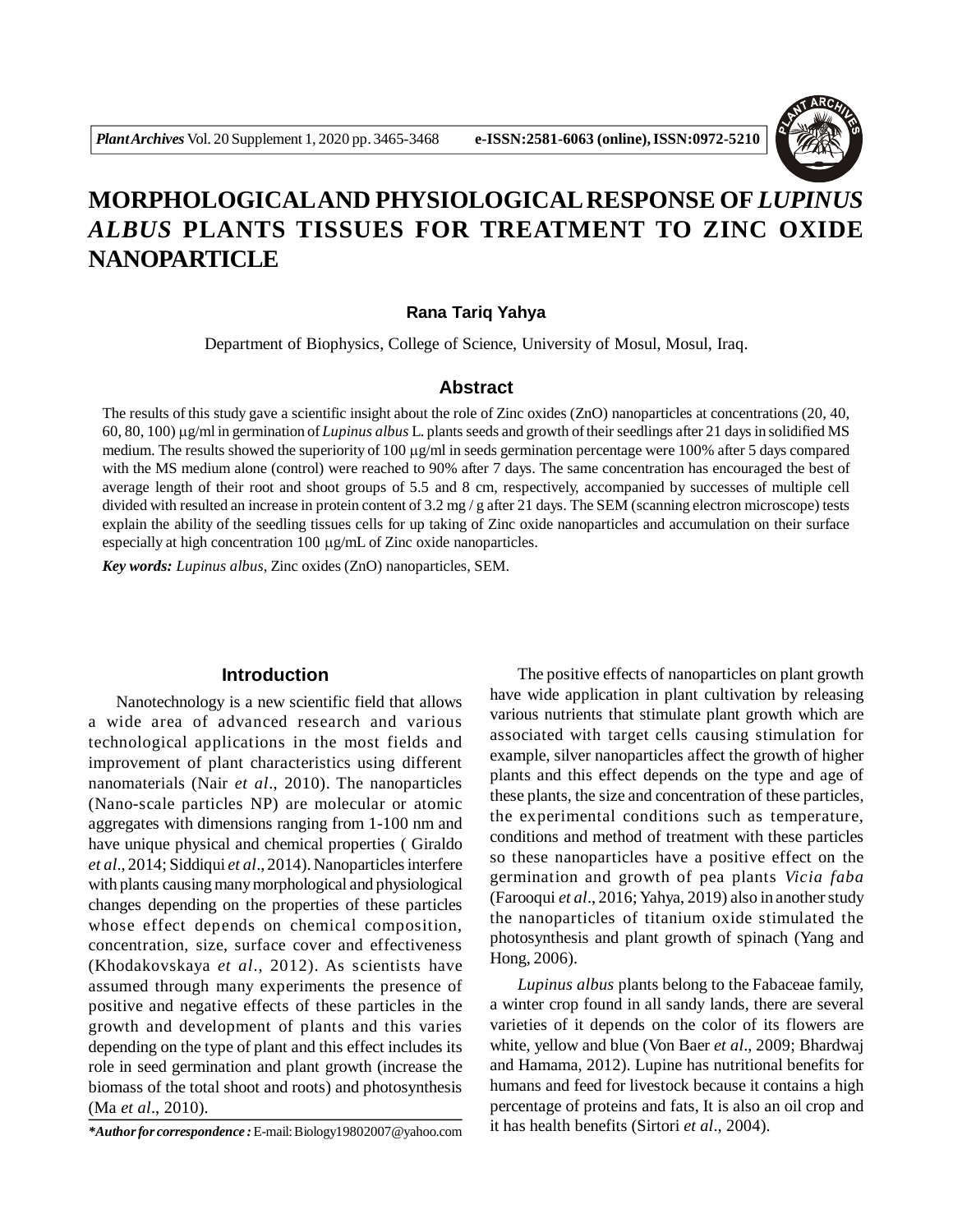This study performed to explain the obvious role of different concentrations of Zinc oxide nanoparticles in response of lupine tissues in growth and in the seedling content of some biomolecules as protein, also confirmed the ability of this tissues to up take the nanoparticles on their surfaces.

## **Materials and Methods**

#### **Preparation of Zinc oxide nanoparticles**

ZnO-NPs were obtained from Sigma Aldrich, UK according to the properties of these particles their size used is  $< 120$  nm and a molecular weight of 81.39 g/mol. 1.0 g of ZnO dissolved in 1 liter of distilled water and the remaining concentrations approved in the study were 20,  $40, 60, 80$  and  $100 \mu g/ml$  of the standard solution prepared.

#### **Producing of sterile seedlings of** *Lupinus albus*

*Lupinus albus* seeds (sweet type) were prepared from local markets / Erbil city. washed with running water and sterilized by submerging them in 96% ethyl alcohol solution for 2 minutes and then in 3% of NaOCl sodium hypochlorite solution for 20 minutes and then washed with sterile distilled water three times / minute (Sinha *et al*., 2003). the seeds were transferred to flasks containing solid MS (Murashige and Skoog, 1962) alone and supplemented with different concentrations of zinc nanoparticles at 20, 40, 60, 80 and 100  $\mu$ g/ ml, which then kept in the growth incubator and in dark conditions at 22  $\pm 2$ °C. After the germination (which lasted 5 days) the flasks were transferred to the light conditions 16 hours light / 8 hours dark.

#### **Estimation of seedling total protein**

The protein content of lupine seedling were determined according to the Lowry method (Lowry *et al*., 1951).

#### **Preparation of samples (tissues) for the microscopic photography**

Seedling segments tissues of *Lupinus albus* which treated with Zinc oxide nanoparticles were dried at 80ºC using oven (Gallenkamp oven BS Model, England) for 24 hours (Al-Salih *et al*., 2013). These samples examined by Scanning Electron Microscope (SEM)(VEGA / TESCAN, Czech Republic) in Nanotechnology Center, University of Technology, Baghdad, Iraq.

#### **Results and Discussion**

### **Sterile seedlings produced**

The results of surface sterilization of the lupines plants seeds showed their efficiency through their obtaining naturally grown seedlings completed in radicle and the smaller steams after 7 days of culture and characterized



**Fig. 1:** Seedlings growth on MS alone and supplemented with different concentrations of Zinc oxide nanoparticles after 20 days.

by elongation of their stems (Fig. 1A).The suitable surface sterilization method of *Lupinus albus* seeds used in this study showed its characteristics by obtaining healthy and good vitality seedlings. The use of various sterile materials depends on the time of exposure to the seeds as well as their concentrations, which are critical bases for the use of these seeds to produce sterile, healthy seedlings that are not affected by sterilization processes (Sen *et al*., 2013).

## **The effect of Zinc oxide nanoparticles on the percentage and germination speed of** *Lupinus albus* **seedling**

The results showed the positive role of the concentration 100  $\mu$ g/ ml of ZnO <120 nm nanoparticles to encourage seed germination when added to the MSO medium with a shorter period of time, five days, compared to the time required for its propagation in comparison seedlings grown on MSO medium only that are seven days (Table 1), the stems of the seedlings showed clear length and thickening with many branches and good growth of branching roots (Fig. 1F) compared to the growth of comparative seedlings (Fig. 1A). The effect of zinc nanoparticles of various concentrations in

**Table 1:** Effect of different concentrations of Zinc oxide nanoparticles on percentage and germination speed of *Lupinus albus* seeds cultivated on MS medium.

| $MS + ZnO$     | <b>Germination</b> | <b>Germination</b> |
|----------------|--------------------|--------------------|
| $(\mu g / ml)$ | percent $(\% )$    | speed (day)        |
| $0$ (Control)  |                    |                    |
|                | 30                 |                    |
|                | 50                 |                    |
| 60             | 65                 |                    |
| ନ୍ଧ            | 85                 |                    |
|                |                    |                    |

Each value represents an average of five replication.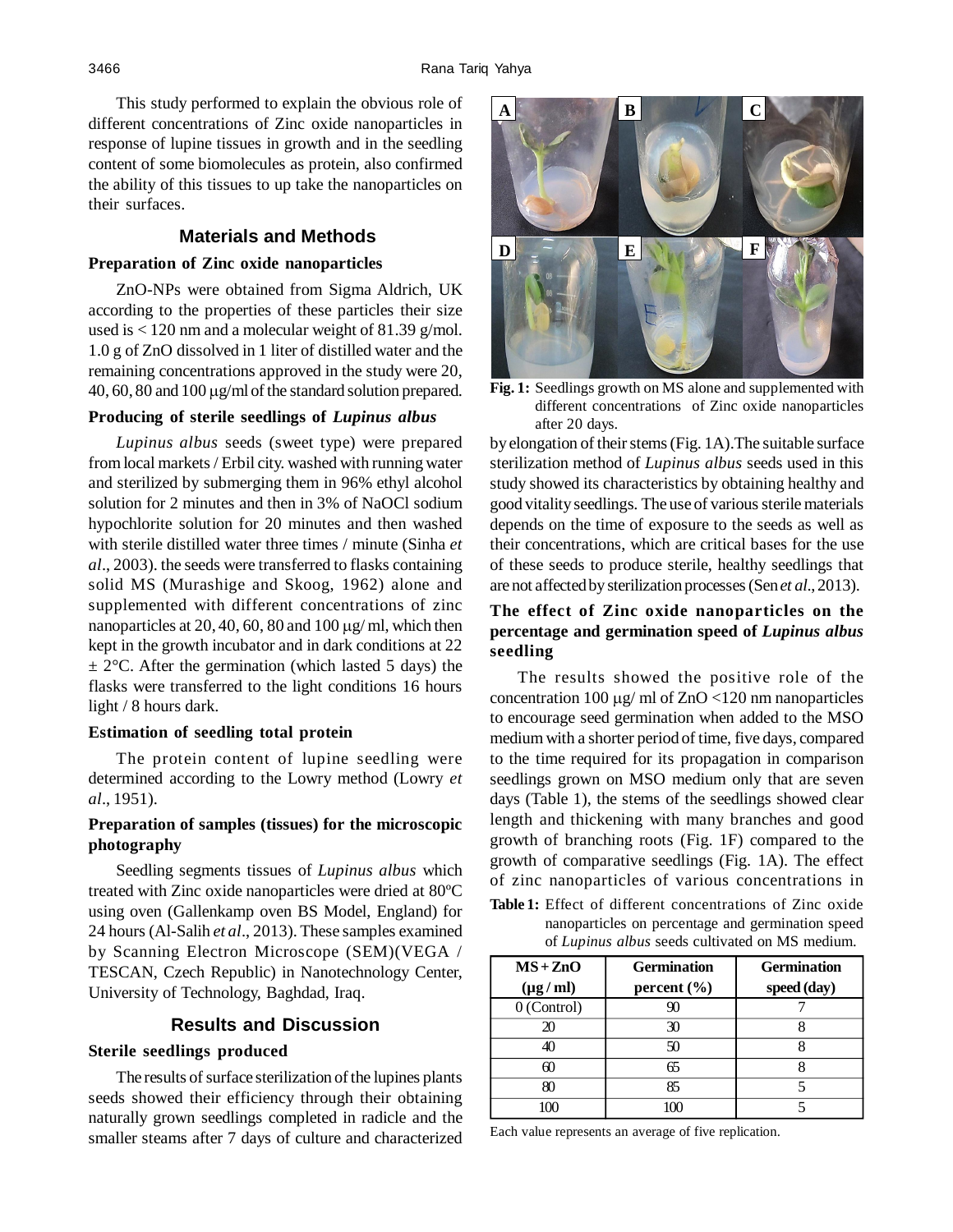accelerating the growth of lupine seedlings accompanied by lengthening and thickening of stems and leafs due to the zinc mineralization and the ability of some plants to incorporate zinc as a growth-stimulating element, that similar to the study carried on the cattle plant in the positive effect of zinc and copper oxide nanoparticles in shoot seedling growth which may be due to a number of cellular proteins involved in regulating the intracellular transport of zinc and copper in the positive direction of growth (Dhoke *et al*., 2013).

This was followed by a medium supplemented with a concentration of 80  $\mu$ g/ml which gave a germination speed of 85% in a period of 5 days (Fig. 1E) by elongation and thickening of the stems and the emergence of several branches and leaves, the next is the medium equipped with a concentration of 60  $\mu$ g/ml ,which gave seedling speed of 65% (Fig. 1D),While concentrations of 20 and  $40 \mu g$  ml were inhibited for germination speed to 30% and 50% over 8 days (Fig. 1C, B).

#### **The effect of Zinc oxide concentrations in the growth of lupine plants seedling**

The results showed the important role of the high concentration of Zinc oxide nanoparticles in stimulating the growth and development of lupine plants seedling for both the roots and shoot stems after 20 days of culturing (Table 2).

The data in the table above showed that the best average of both the shoot and root system that the seedling growth on the medium containing 100  $\mu$ g\ml which reached to 5.5 and 8 cm respectively after 20 days of culture the next to that seedling growth on MS containing 80 ìg\ml the length reached to 4.5 and 4.8 cm respectively comparing with the MSO (control) 4.3 and 3.9 cm respectively while the medium supplemented with the concentration 20,40 and 60  $\mu$ g\ml which inhibit the growth of seedling after 20 days of culture (Table 2) this explained the role of those nanoparticles on the growth of lupine **Table 2:** Effect of different concentrations of ZnO <120 nm in the growth of *Lupinus albus* seedling plants (root and shoot total length) on MS medium.

| $MS + ZnO$     | Average of root<br>system length (cm) |          | Average of shoot<br>system length (cm) |          |
|----------------|---------------------------------------|----------|----------------------------------------|----------|
| $(\mu g / ml)$ | After 10                              | After 20 | After 10                               | After 20 |
|                | days                                  | days     | days                                   | days     |
|                | 2.5                                   | 4.3      | 3.3                                    | 3.9      |
| 20             | 1.4                                   | 1.5      | 1.1                                    | 2.1      |
| 40             | 2.0                                   | 2.1      | 2.1                                    | 2.3      |
| 60             | 2.1                                   | 2.8      | 2.6                                    | 3.4      |
| 80             | 2.8                                   | 4.5      | 3.7                                    | 4.8      |
| 100            | 4.2                                   | 5.5      | 3.8                                    | 8.0      |

Each value represent the average of five replications.





(1) MSO, (2) MS + 20 μg/ ml of ZnO, (3) MS + 40 μg/ ml of ZnO, (4)  $MS + 60 \mu g$  ml of ZnO, (5)  $MS + 80 \mu g$  ml of ZnO, (6)  $MS +$ 100 μg/ ml of ZnO.

seedling plants from the presence the number of inter location on the cellular membrane which represented the receptors which are soluble proteins called as the metal covered complained with the metal and transport it to the aim which can be enough for the necessary equipment for increasing the growth and protect the plant cell from the toxic of metals (O' Halloran and Culotta, 2000).

#### **Determination the total protein content in lupine plant seedlings**

The data of the total protein content of the seedling growth on MS medium supplemented with 20, 40, 60, 80 and 100  $\mu$ g\ml from Zinc oxide nanoparticles after 10 and 20 days conclude the importance of some concentration used in the biosynthesis of the important biomolecules for the cell. From the following (Fig. 2) explained the stimulated role for the concentration 100  $\mu$ g\ml when its added to the MS medium in the protein biosynthesis in the content 3.2 mg $\gtrsim$  after 20 days (Fig. 2, 6). The next medium are those which supplemented with 80 mg/ml from Zinc oxide nanoparticles in MS alone. The two researcher Finny and O' Halloran pointed to the presence of many protein groups controlled the activity of toxic atoms inside the cell and remove the metabolic and accumulation activity without toxic effect by integral transmembrane transporters or may be this metals in the form of nanoparticles are necessary in trace amount for the higher plants for accumulation their lifecycle and stimulation the biosynthesis pathway for the biomolecules (Sridhar *et al*., 2007). On the other side the concentration 20, 40 and 60  $\mu$ g\ml reduced the protein content that produced from the seedlings after 20 days from culture in the content 1.4, 1.7 and 1.9 mg\gm subsequently (Fig. 2).

#### **Detection the uptake of Zinc oxide nanoparticles by lupine tissues**